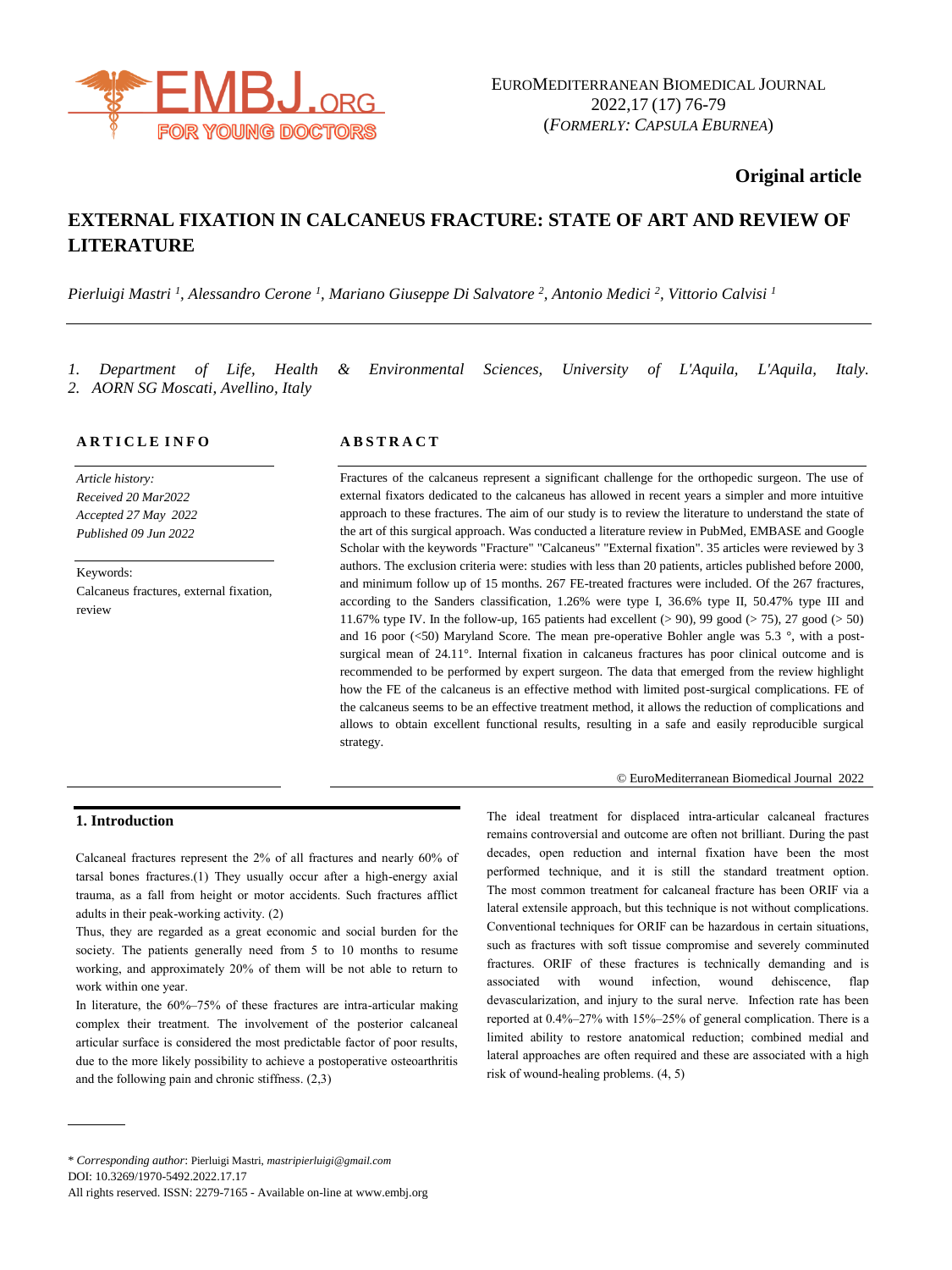Conversely, conservative treatment usually leads to severe complaints and disabilities. In fact, these injuries can remain symptomatic for 1–2 years and can lead to the need for secondary arthrodesis in up to 16% of the non-operatively treated patients. The derangement in calcaneal morphology after a fracture can be significant and is often associated with severe soft tissue envelop problems.

In order to reduce wound complications several minimally invasive techniques has been performing in the last years. External fixation can successfully restore normal calcaneal height, length, width, and coronal plane alignment. For severely displaced joint depression and broken tongue–type calcaneus fractures where open treatment is the preferred strategy, early external fixation restores the normal soft tissue tension, allows a stable environment for soft tissue recovery, and facilitates the definitive operation by restoring and maintaining overall calcaneal architecture. (5)

Current literature suggest that in comparison to open reduction, a percutaneous reduction and fixation, achieved with an external fixator or with the employment of a balloon, K-wires and bone graft augmentation, leads to higher but not statistical functional scores minimizing the woundhealing complications. (6,7,8,9)

The treatment should be individualized based on the type of fracture, patient characteristics and the surgeon's experience. The aim of our study is to review the literature to understand the state of the art of this surgical approach and compare the results in the literature.

## **2. Material Methods**

A literature review was conducted in PubMed, EMBASE and Google Scholar with the keywords "Fracture" "Calcaneus" "External fixation". As reported in table 1, the inclusion criteria were case series of calcaneus fracture treated with external fixation. 35 articles were reviewed by 3 authors and included 5 articles with 300 calcaneus fractures treated with external fixation (10, 11, 12, 13, 14, 15).

The exclusion criteria were: studies with less than 20 patients, articles published before 2000, and minimum follow up of 15 months. An article with 33 fractures were excluded because it was not possible to distinguish between those treated with FE and those treated with K-wire.

A total of 267 FE-treated fractures were included. For each studies was analyzed the age of patients, the type of fractures according to the sanders classification, the clinical outcome with rating scale, recovery and the variation of Bohler's angle. With analyzed the complication reported.

| Author             | Place and year    | Enroller | $N°$ of fractures |
|--------------------|-------------------|----------|-------------------|
|                    | of publication    | Patients | $($ %)            |
| M. Githens et al.  | <b>USA 2017</b>   | 21       | $21(7.9\%)$       |
| L.Emanuele et al.  | <b>ITALY 2016</b> | 30       | 30 (11.2%)        |
| G. Vincenti et al. | <b>ITALY 2019</b> | 162      | 164(72.6%)        |
| B. Magnan et al.   | <b>ITALY 2006</b> | 50       | 52 (19.5%)        |
|                    |                   |          | 267               |
|                    |                   |          |                   |

**Table 1. Systematic Literature Review and fractures included**

## **3. Results**

The average age of the patients is 50.3 years and male/female ratio was 3:1. 267 fractures was analyzed. According to the Sanders classification, 4 (1.26%) were type I, 106 (36.6%) type II, 124 (50.47%) type III and 33 (11.67%) type IV. The mean pre-operative Bohler angle was  $5^\circ$ , with a post-surgical mean of 23.86°. In the follow-up, 145 (54%) patients had excellent ( $> 90$ ), 83 (32%) good ( $> 75$ ), 25 (9%) good ( $> 50$ ) and 14 (5%) poor (<50) Maryland Score.

The mean Maryland foot score was: for type I fractures, 88 (good) (min.84-max.90); for type II fractures, 83.03 (good)(min.65-max.91); for type III fractures, 82.08 (good)(min.55-max 99); and for type IV fractures, 84.1 (good)(min.34-max.99).

The minimum result is 34 for a type 4 fracture, 55 for a type 3, 65 for a type 2 and 84 for a type 1. The three poor results were observed in noncompliant patients in whom collapse of the calcaneal body was caused by early weight-bearing against medical instruction.

Was reported 16 cases of superficial pin infection (5.04%), 30 cases of mild algodystrophy and 2 severe cases treated with arthrodesis are reported. No deep infection. The fixators were removed after 12 weeks on average.

| Study      | $N°$ of fractures | <b>SANDERS I</b> | <b>SANDERS II</b> | <b>SANDERS III</b> | <b>SANDERS IV</b> |
|------------|-------------------|------------------|-------------------|--------------------|-------------------|
|            | (%)               |                  |                   |                    |                   |
|            | $21(7.9\%)$       |                  |                   |                    |                   |
| П          | $30(11.2\%)$      |                  |                   | $\mathfrak{D}$     |                   |
| Ш          | 164(72.6%)        |                  |                   | 58                 | 21                |
| IV         | 52 (19.5%)        |                  |                   | 31                 |                   |
| <b>TOT</b> | 267               |                  | 106               | 124                | 33                |

**Table 2. Type of fractures (Sanders Classification).**

| Study | $No$ of fractures<br>$($ %) | <b>EXCELLENT</b><br>( > 90) | <b>GOOD</b><br>(75/89) | <b>FAIR</b><br>(50/74) | <b>POOR</b><br>(<50) |
|-------|-----------------------------|-----------------------------|------------------------|------------------------|----------------------|
|       | $21(7.9\%)$                 |                             | O                      |                        |                      |
|       | $30(11.2\%)$                |                             |                        |                        |                      |
| Ш     | 164(72.6%)                  | 104                         | 44                     | 10                     |                      |
| IV    | $52(19.5\%)$                | 26                          | 22                     |                        |                      |
| TOT   | 267                         | 145                         | 83                     | 25                     |                      |

**Table 3. Clinical results according with Maryland Score.**

| Study        | $N°$ of fractures<br>(%) | <b>BOHLER'S</b><br><b>ANGLE PRE</b> | <b>BOHLER'S</b><br><b>ANGLE POST</b> |
|--------------|--------------------------|-------------------------------------|--------------------------------------|
|              | $21(7.9\%)$              |                                     | 22                                   |
|              | $30(11.2\%)$             |                                     | 23                                   |
| Ш            | 164(72.6%)               | 5.02                                | 28.5                                 |
| ΙV           | 52 (19.5%)               | 6.98                                | 21.94                                |
| <b>MEDIA</b> |                          |                                     | 23.86                                |

**Table 4. Bohler's angle variation pre and post treatment.**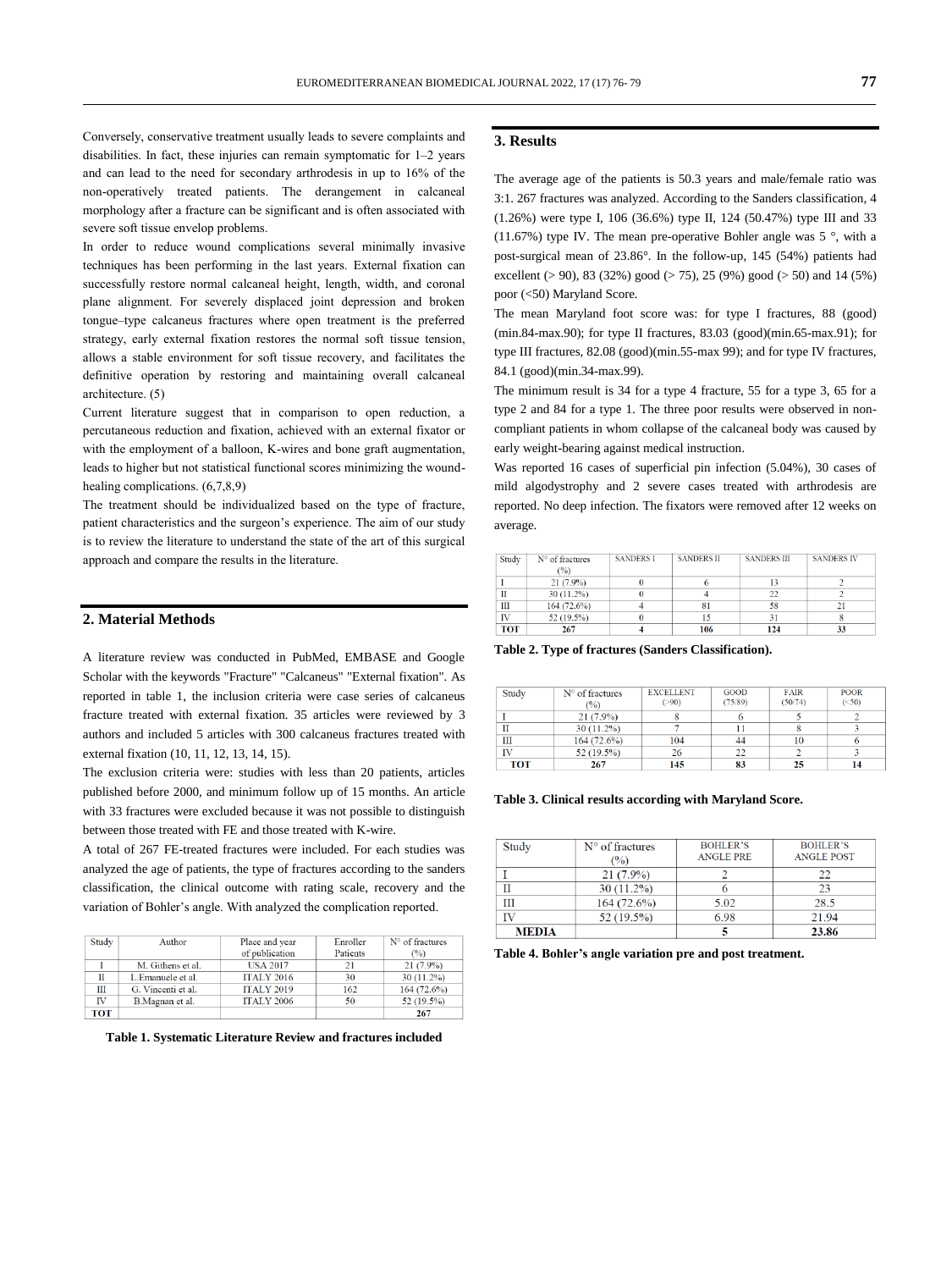





**Figure 2. Maryland score for 267 fractures treated with FE**

#### **4. Discussion**

Internal fixation in calcaneus fractures in the literature has poor clinical outcome and is recommended to be performed by surgeons experienced in this surgery. The data that emerged from the review highlight how the FE of the calcaneus is an effective method with limited post-surgical complications. The clinical and radiological results obtained with FE are substantially similar in all the studies analyzed.

The results of this review shows how is good and safe the treatment by external fixation. The data shows that the results are good for each type of fracture, underlining how the worst results are obtained in the case of more complex fractures, where any therapeutic choice would probably have been unsuccessful.

To proceed with internal fixation requires a much more invasive intervention, which presents greater technical difficulties, fewer clinical advantages and greater skin care. The possibility that there are complications at the level of the surgical wound are very probable in the case of ORIF, while they are practically absent in the case of FE. (5,8,16,17,18)

The aim of the study is not to establish which is the best technique between ORIF and FE, the choice of treatment will be based on the experience of the surgeon and the patient's condition, but the results of the review confirm that FE is a rapid surgical technique , practically without contraindications, if not patient compliance, almost no complications, with excellent clinical and radiological results and easily reproducible.

It is clear from the data analysis that the possibility of choosing for an FE intervention is to be considered always and in any case.

#### **5. Conclusions**

Displaced intra-articular calcaneal fractures are still technically demanding injuries to manage. The external fixation of calcaneus is an excellent treatment method in all calcaneus fracture, it allows the reduction of complications, such as infections, and allows to obtain excellent functional results, resulting in a safe and easily reproducible surgical strategy. All studies have same results, this aspect is very important because it underlines how the results are similar regardless of the experience of the center and of the individual orthopedic surgeon.

#### **References**

- **1)** Buckley R, Tough S, McCormack R, Pate G, Leighton R, Petrie D, et al. Operative compared with nonoperative treatment of displaced intra-articular calcaneal fractures: a prospective, randomized, controlled multicenter trial. J Bone Joint Surg Am 2002;84– A:1733–44.
- **2)** Schepers T, Van Lieshout EMM, Van Ginhoven TM, Heetveld MJ, Patka P. Current concepts in the treatment of intra-articular calcaneal fractures: results of a nationwide survey. Int Orthop 2008;32:711–5, doi:http://dx.doi.org/ 10.1007/s00264-007-0385-y.
- **3)** van Hoeve S, Poeze M. Outcome of minimally invasive open and percutaneous techniques for repair of calcaneal fractures: a systematic review. J Foot Ankle Surg 2016;55:1256–63, doi:http://dx.doi.org/10.1053/j.jfas.2016.07.003.
- **4)** Carr JB. Surgical treatment of the intra-articular calcaneus fracture. Orthop Clin North Am 1994;25:665–75.
- **5)** Sanders R, Fortin P, DiPasquale T, Walling A. Operative treatment in 120 displaced intraarticular calcaneal fractures, Results using a prognostic computed tomography scan classification. Clin Orthop Relat Res 1993;290: 87–95.
- **6)** Magnan B, Caudana R, Campacci A. Follow-up clinico e radiografico mediante T.C. delle fratture di calcagno trattate con mini FEA. Chir del Piede 1992;16: 145–50.
- **7)** Talarico LM, Vito GR, Zyryanov SY. Management of displaced intraarticular calcaneal fractures by using external ring fixation, minimally invasive open reduction, and early weightbearing. J Foot Ankle Surg 2004;43: 43–50.
- **8)** Paley D, Fischgrund J. Open reduction and circular external fixation of intraarticular calcaneal fractures. Clin Orthop Relat Res 1993;290:125–31.
- **9)** Paley D, Hall H. Intra-articular fractures of the calcaneus. A critical analysis of results and prognostic factors. J Bone Joint Surg Am 1993;75:342–54.
- **10)** Corina G, Mori C, Vicenti G, Galante VN, Conserva V, Speciale D, Scialpi L, Abate A, Tartaglia N, Caiaffa V, Moretti B. Heel displaced intra-articular fractures treated with mini-calcaneal external fixator. Injury. 2014 Dec;45 Suppl 6:S64-71. doi: 10.1016/j.injury.2014.10.026.